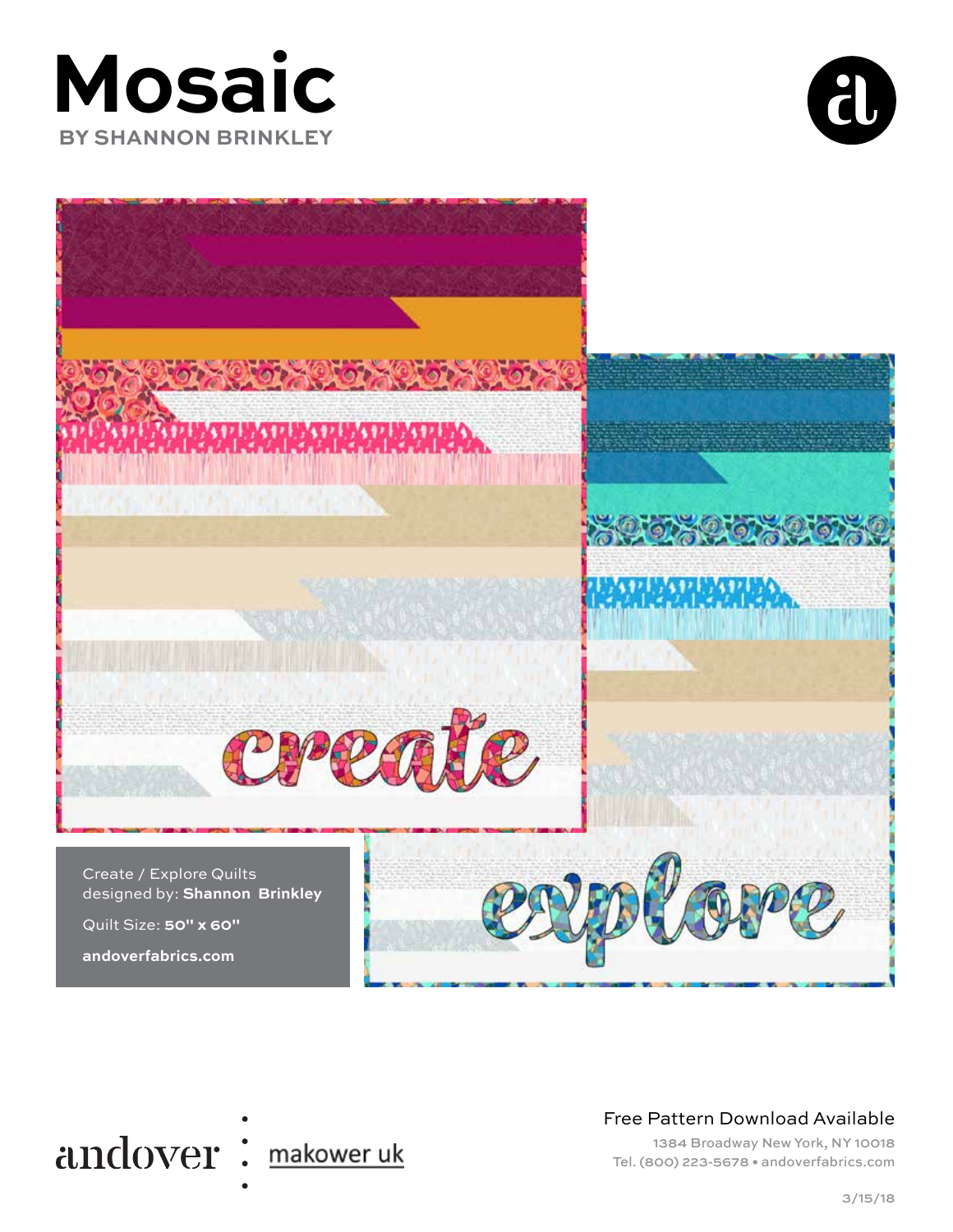# **Create / Explore Quilts**

Introducing Andover Fabrics new collection: **MOSAIC** by Shannon Brinkley Quilt designed by Shannon Brinkley

#### Quilt finishes 50" x 60"

*This throw-size quilt shows off the colorful floral and geometric fabrics in easy-to piece strips. Choose from two color ways, or because of the simplicity of the design, you may want to make one of each.* 

#### **Cutting Directions**

**Note:** Read assembly directions before cutting patches. All measurements are cut sizes and include **4**" seam allowances. WOF designates the width of fabric from selvedge to selvedge (approximately 42" wide).

#### **Fabric A**

Cut (6) strips 2**2**" x WOF for binding Cut (1) word template (read Step 4 for directions)

#### **Fabric B**

Cut (1) strip 3**2**" x 52" (cut crosswise and pieced) Cut (1) strip 3**2**" x 12"

#### **Fabric C**

Cut (1) strip 3**2**" x 52" (cut crosswise and pieced) Cut (1) strip 3**2**" x 23"

#### **Fabric D**

Cut (1) strip 3**2**" x 43" Cut (1) strip 3**2**" x 39" Cut (1) strip 3**2**" x 20"

#### **Fabric E**

Cut (1) strip 3**2**" x 35" Cut (1) strip 3**2**" x 28" Cut (1) strip 3**2**" x 16"

#### **Fabric F**

Cut (1) strip 3**2**" x 52" (cut crosswise and pieced) Cut (1) strip 3**2**" x 32" Cut (1) strip 3**2**" x 23"

#### **Fabric G**

Cut (1) strip 3**2**" x 42"

#### **Fabric H**

Cut  $(1)$  strip  $3\frac{1}{2}$ " x  $52$ " (cut crosswise and pieced) Cut (1) strip 3**2**" x 43" Cut (1) strip 3**2**" x 13" Cut (1) strip 3**2**" x 12"

#### **Fabric I**

Cut (1) strip 3**2**" x 39" Cut (1) strip 3**2**" x 35"

#### **Fabric Requirements**

|                   |           | Yardage              | <b>Pink Quilt</b> | <b>Blue Quilt</b> |
|-------------------|-----------|----------------------|-------------------|-------------------|
| <i>*</i> Fabric A | *appliqué | 1 yard               | 8879-E            | 8879-B            |
| **Fabric B        | setting   | $\frac{1}{4}$ yard   | 8880-E            | 8880-B            |
| <b>Fabric C</b>   | setting   | $\frac{1}{4}$ yard   | 8882-CN           | 8882-CN           |
| <b>Fabric D</b>   | setting   | $\frac{3}{8}$ yard   | 8882-WW           | 8882-WW           |
| <b>Fabric E</b>   | setting   | $\frac{1}{4}$ yard   | 8883-C            | 8883-C            |
| <b>Fabric F</b>   | setting   | $\frac{3}{8}$ yard   | 8884-C            | 8884-C            |
| <b>Fabric G</b>   | setting   | $\frac{1}{8}$ yard   | 8884-E            | 8884-B            |
| <b>Fabric H</b>   | setting   | $\frac{3}{8}$ yard   | 8885-C            | 8885-C            |
| <b>Fabric I</b>   | setting   | $\frac{1}{4}$ yard   | 8885-E            | 8886-BO           |
| <b>Fabric</b> J   | setting   | $\frac{1}{4}$ yard   | 8886-CL           | 8886-CL           |
| <b>Fabric K</b>   | setting   | $\frac{1}{4}$ yard   | 8886-CN           | 8886-CN           |
| <b>Fabric L</b>   | setting   | $\frac{1}{4}$ yard   | 8886-EO           | 8886-B            |
| <b>Fabric M</b>   | setting   | $\frac{3}{8}$ yard   | 8886-ER           | 8885-B            |
| <b>Fabric N</b>   | setting   | $\frac{1}{8}$ yard   | 8887-C            | 8887-C            |
| <b>Fabric O</b>   | setting   | $\frac{1}{4}$ yard   | 8887-E            | 8887-B            |
| **Backing         |           | $3\frac{1}{4}$ yards | 8880-E            | 8880-B            |
| *includes binding |           |                      |                   |                   |

#### **Fabric J**

Cut (1) strip 3**2**" x 52" (cut crosswise and pieced)

#### **Fabric K**

Cut (1) strip 3**2**" x 52" (cut crosswise and pieced) Cut (1) strip 3**2**" x 27"

#### **Fabric L**

Cut (1) strip 3**2**" x 52" (cut crosswise and pieced) Cut (1) strip 3**2**" x 20"

#### **Fabric M**

Cut (2) strips 3**2**" x 52" (cut crosswise and pieced) Cut (1) strip 3**2**" x 16"

#### **Fabric N**

Cut (1) strip 3**2**" x 32"

#### **Fabric O**

Cut (1) strip 3**2**" x 52" (cut crosswise and pieced)

#### **Backing**

Cut (2) panels 33" x 56", pieced to fit quilt top with overlap on all sides

#### **Also needed:**

 $\frac{1}{2}$  yard fusible web (non-paper backing) such as Mistyfuse or Wonder Web parchment paper

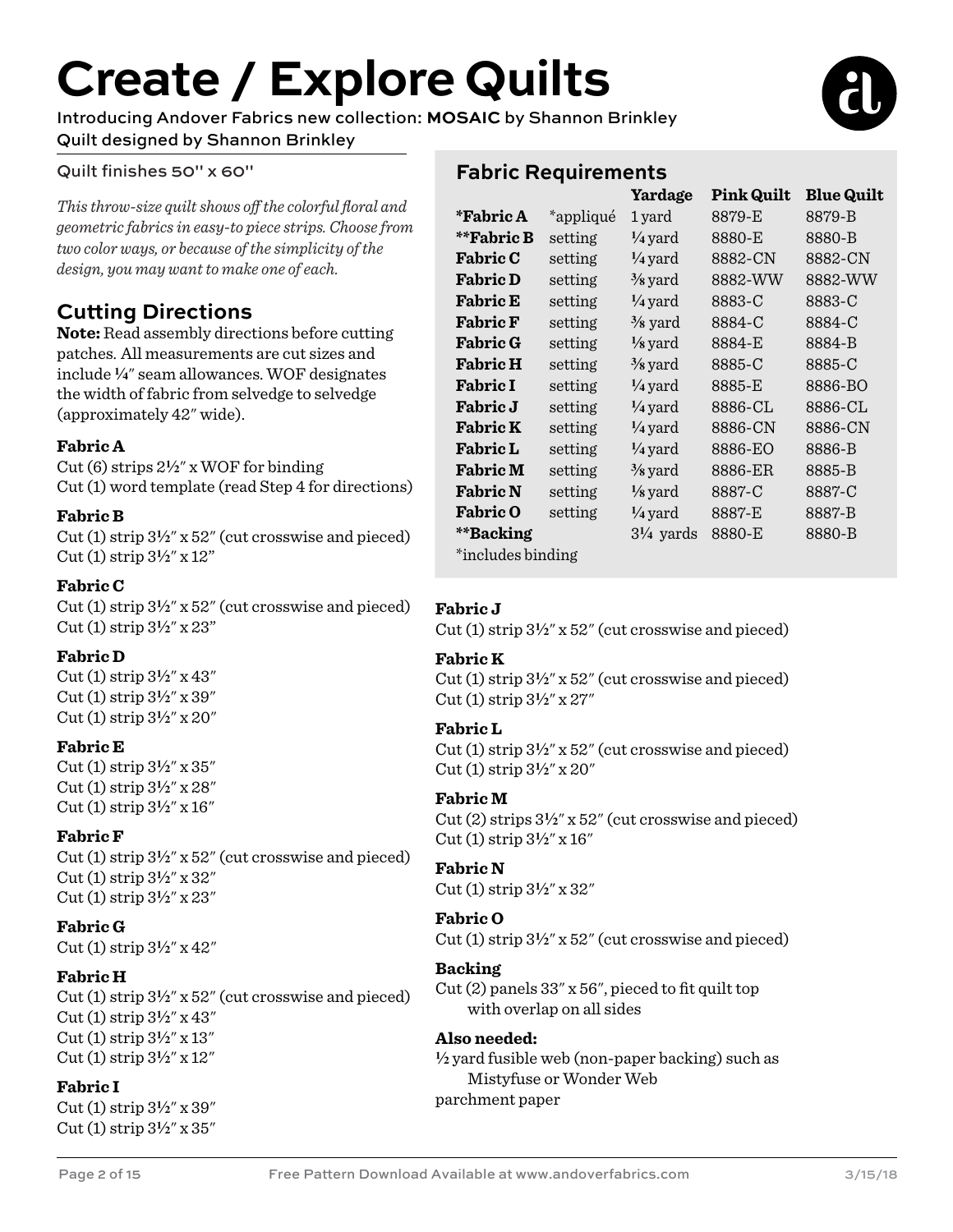#### **Making the Quilt**

- **1.** To make cutting easier, the strip lengths are in whole inches. This results in some of the pieced strips being slightly longer than others. The quilt will be trimmed later.
- **2.** Refer to the Quilt Diagram to determine which strips are joined to make each pieced row. Choose a strip that is on the left side of the quilt and the strip that is joined with it. Place the left strip right sides up on a flat surface. Position the right strip at the end of the first, right side down and aligned as shown in Diagram 1. With a ruler, draw a diagonal line from the top left corner of the second strip to the bottom right corner just along the bottom edge of the first strip. Stitch along the drawn line. Trim the excess fabric from the corner, and press open (Diagram 2). Be sure that the strips are aligned along their long edges. If they are not, adjust your stitching and pressing. Repeat this to make all the pieced rows.





**3.** Refer to the Quilt Diagram and arrange the 20 rows in order. Stitch rows together along their long edges. The use of a walking foot or even-feed foot on the machine will keep the strips flatter. Press the seam allowances in one direction. Trim the sides of the quilt so all rows are even. The measurement does not matter that much, but trim the quilt to 50**2**" wide if desired.

- **4.** Follow these directions for an easy transfer trick to make the appliqué word. Trace the template onto parchment paper with a #2 pencil, marking darkly. You can use a Sharpie pen instead if you wish. Leave a few inches of blank parchment paper surrounding the traced shape.
- **5.** Cut a piece of fusible web slightly larger than the appliqué shape. Hint: For very dark fabrics, use 2 layers of fusible web, or use a white colored pencil. Cut Fabric A slightly larger than the fusible web. On a pressing surface, layer the parchment paper traced side up. Position the fusible web on top, then lay the fabric right side up on top of the paper. With a hot iron, press the layers to transfer the fusible web and design to the wrong side of the fabric.
- **6.** Flip the layers over, and place on a hard surface with the parchment paper on top. Burnish the drawn line to transfer the design by rubbing the pencil or pen line firmly with your thumbnail or a burnishing tool. (A blunt crochet hook works well.) Once the lines have been transferred, carefully peel off the parchment paper. If for some reason the lines do not transfer, repress and reburnish. If the line still doesn't transfer, cut out the appliqué piece with the parchment paper attached, and peel away the paper after cutting.
- **7.** With very sharp, small scissors, cut out the word. Follow manufacturer's directions for the webbing to fuse the word to the quilt. Refer to the quilt photograph for placement.
- **8.** Finish the edges of the appliqué with a satin or zigzag machine stitch.

#### **Finishing the Quilt**

**9.** Layer the quilt with batting and backing and baste. Quilt in the ditch between strips and around the appliqué. Bind to finish the quilt.

**NOTE:** General printing instructions for templates are available at this website: https://bit.ly/2JB1IDo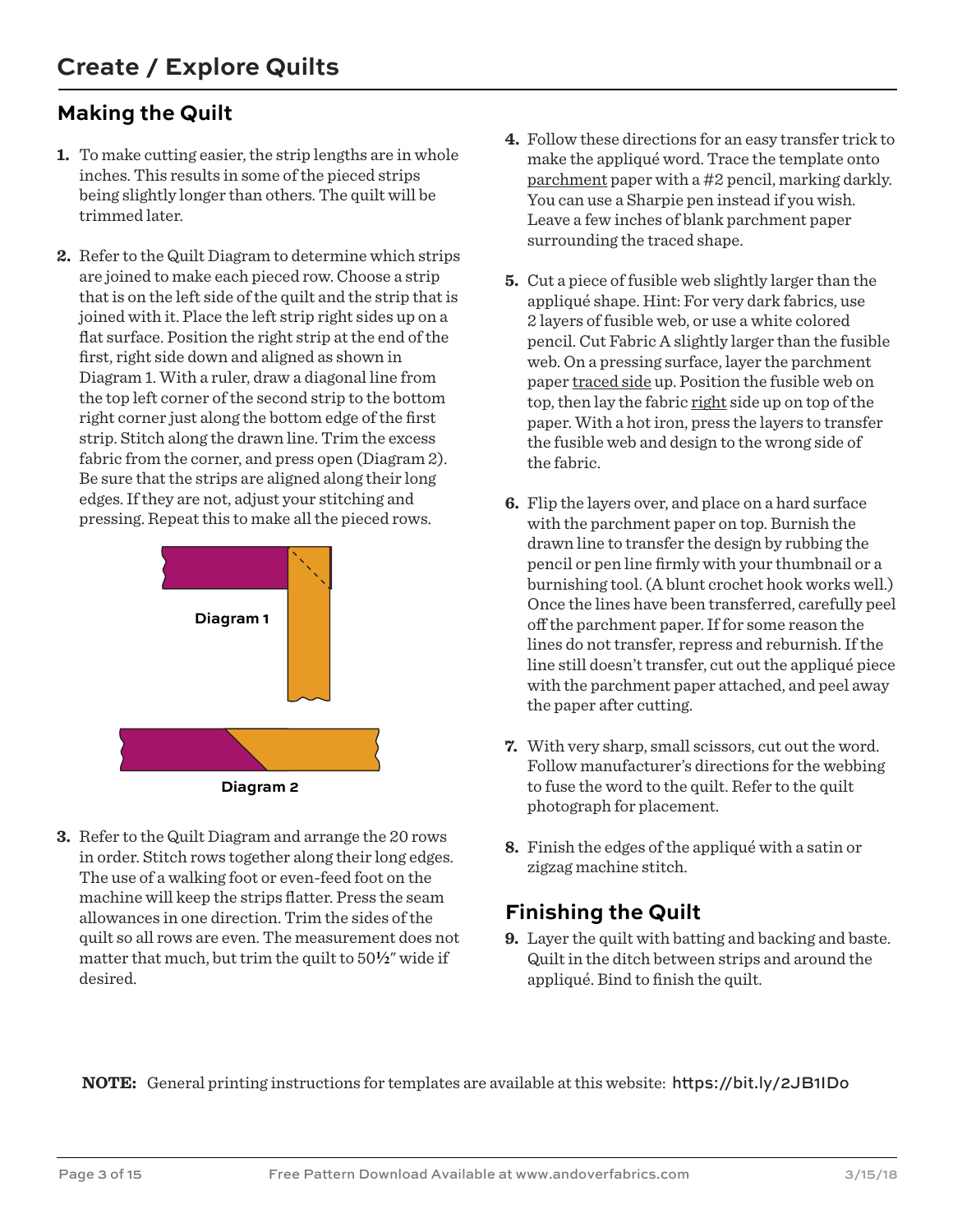

**Quilt Diagram**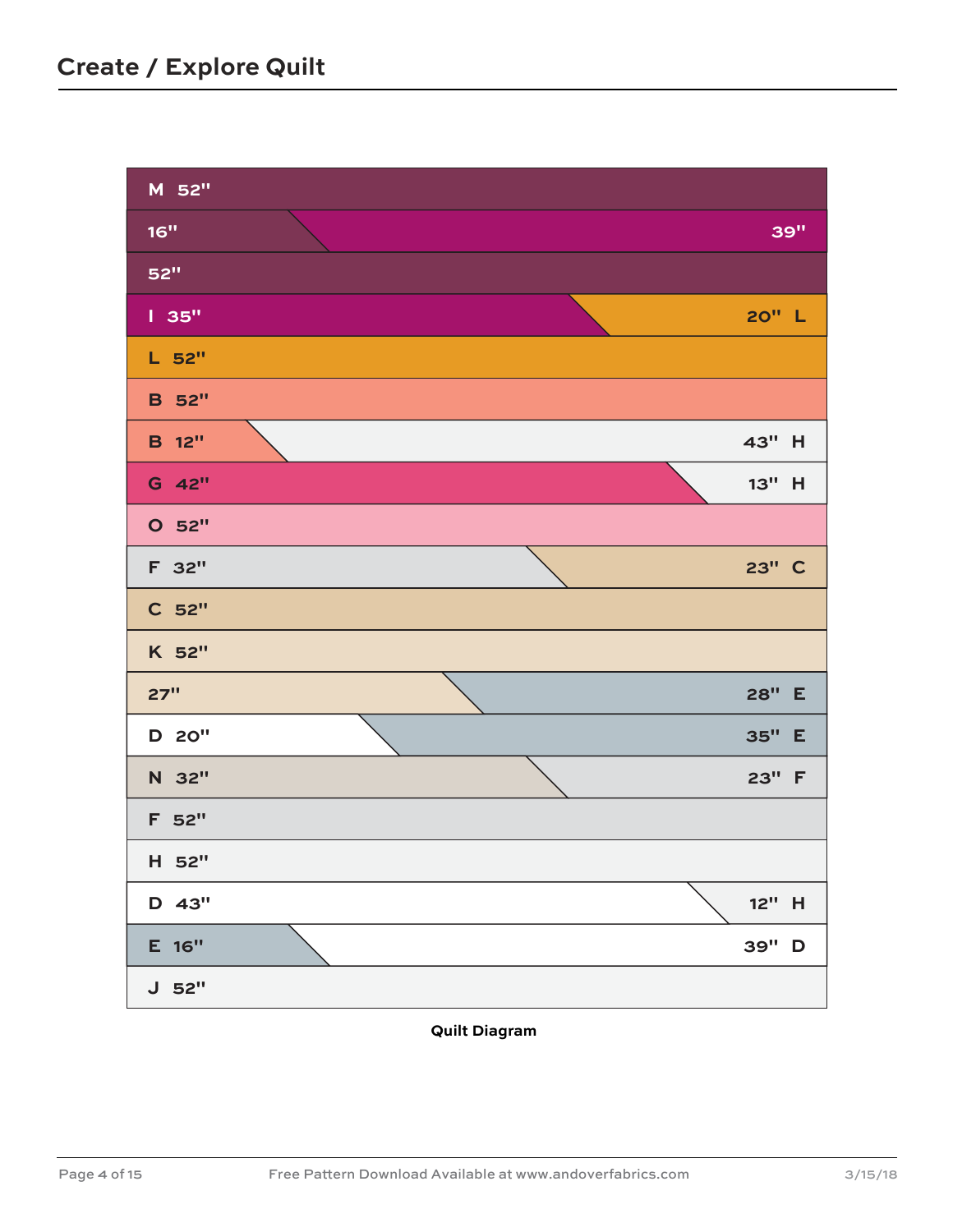# **Mosaic BY SHANNON BRINKLEY**







8880-B<sup>\*</sup> (blue) 8880-C 8880-E<sup>\*</sup> (pink)

















# 8885-B\* (blue) 8885-C\* (both) 8885-E\* (pink)













8887-B\* (blue) 8887-C\* (both) 8887-E\* (pink)





8886-C 8886-CK



8886-CL\* (both) 8886-CN\* (both)



8886-EO\* (pink) 8886-ER\* (pink)

\*Indicates fabrics used in both quilt patterns.

Fabrics shown are 25% of actual size.

#### Free Pattern Download Available

1384 Broadway New York, NY 10018 Tel. (800) 223-5678 • andoverfabrics.com

### andover: makower uk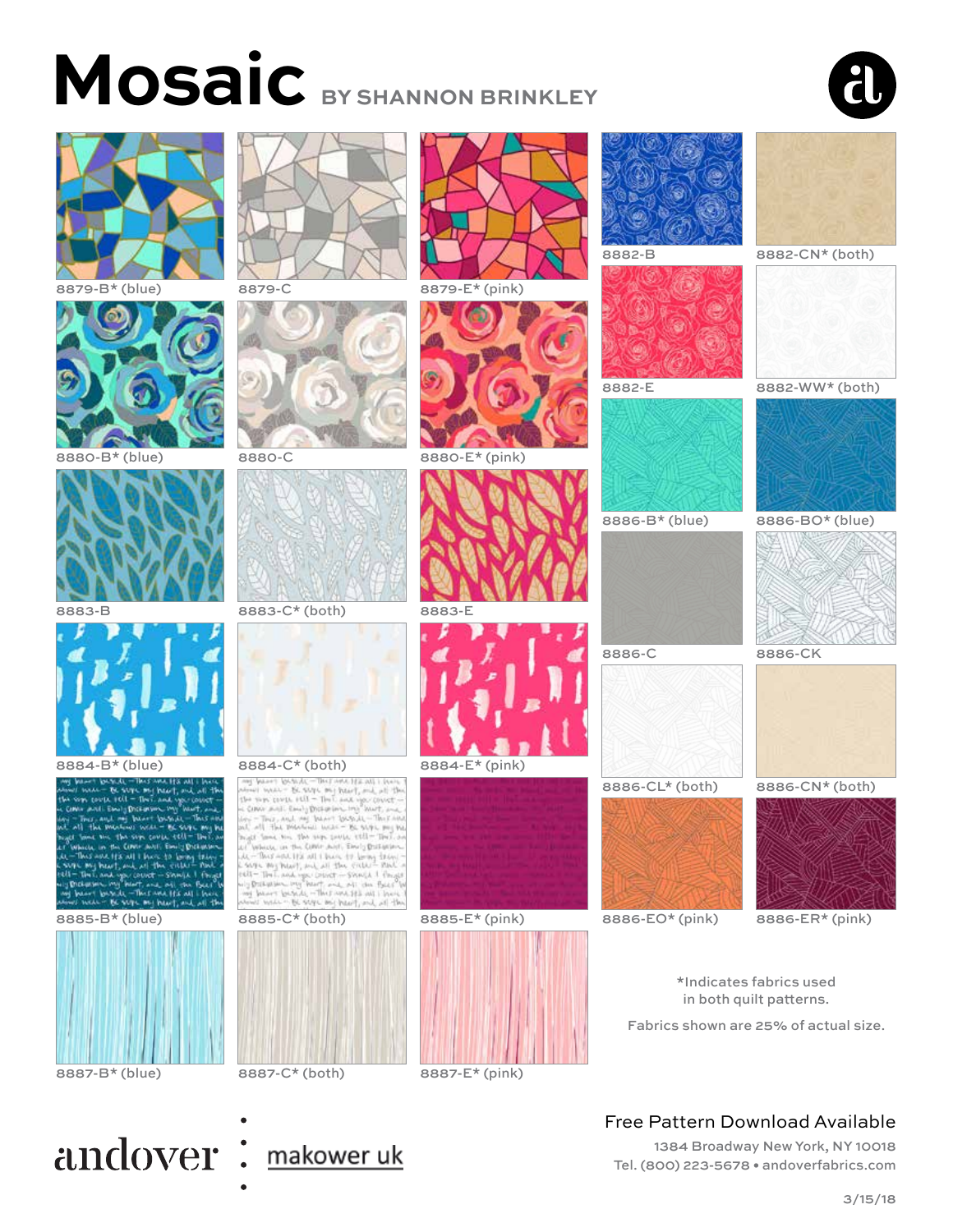# **Create & Explore**

#### templates





shannon-brinkley.com © 2018 SHANNON BRINKLEY, BOTTLE TREE LLC. All rights reserved.

a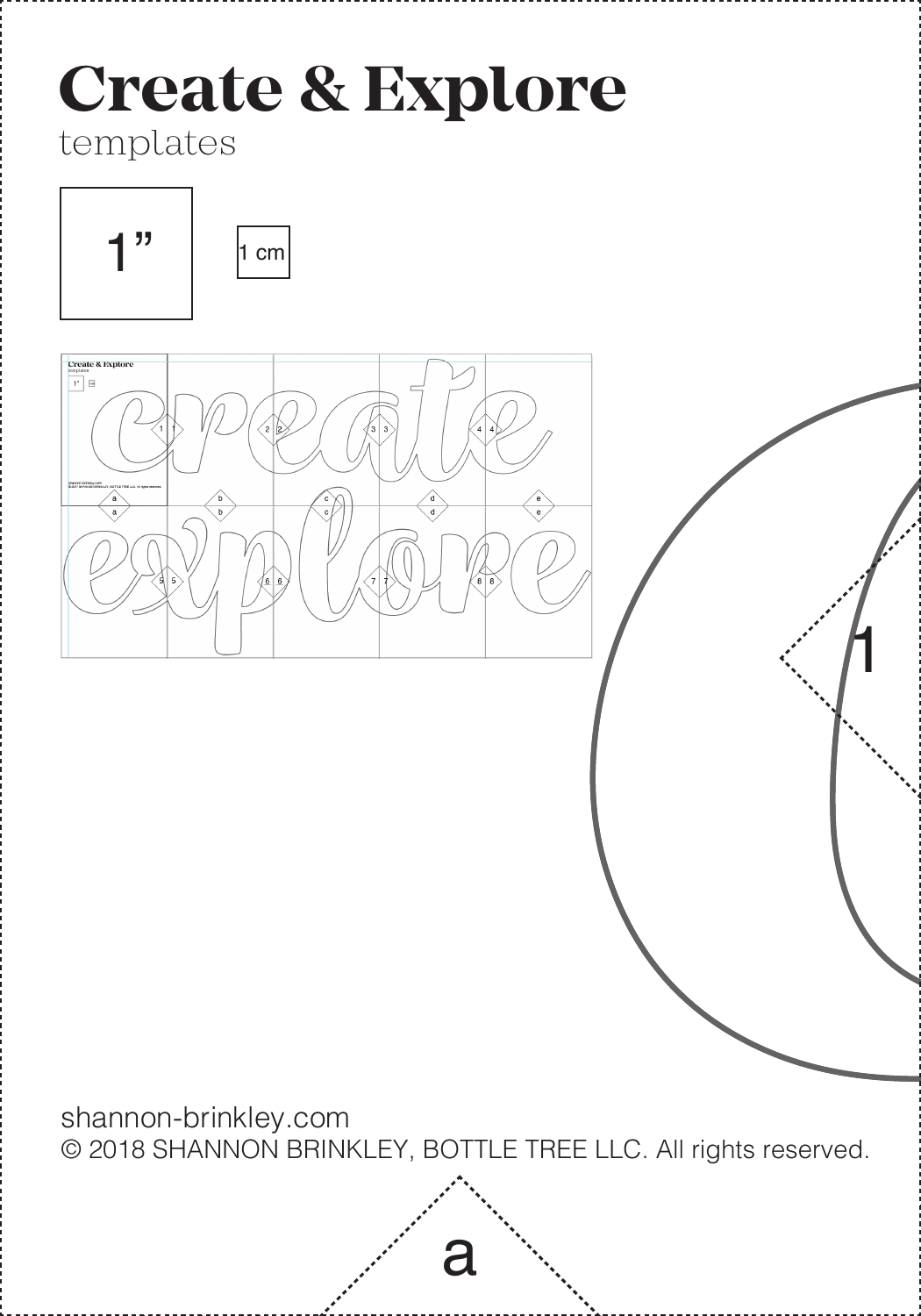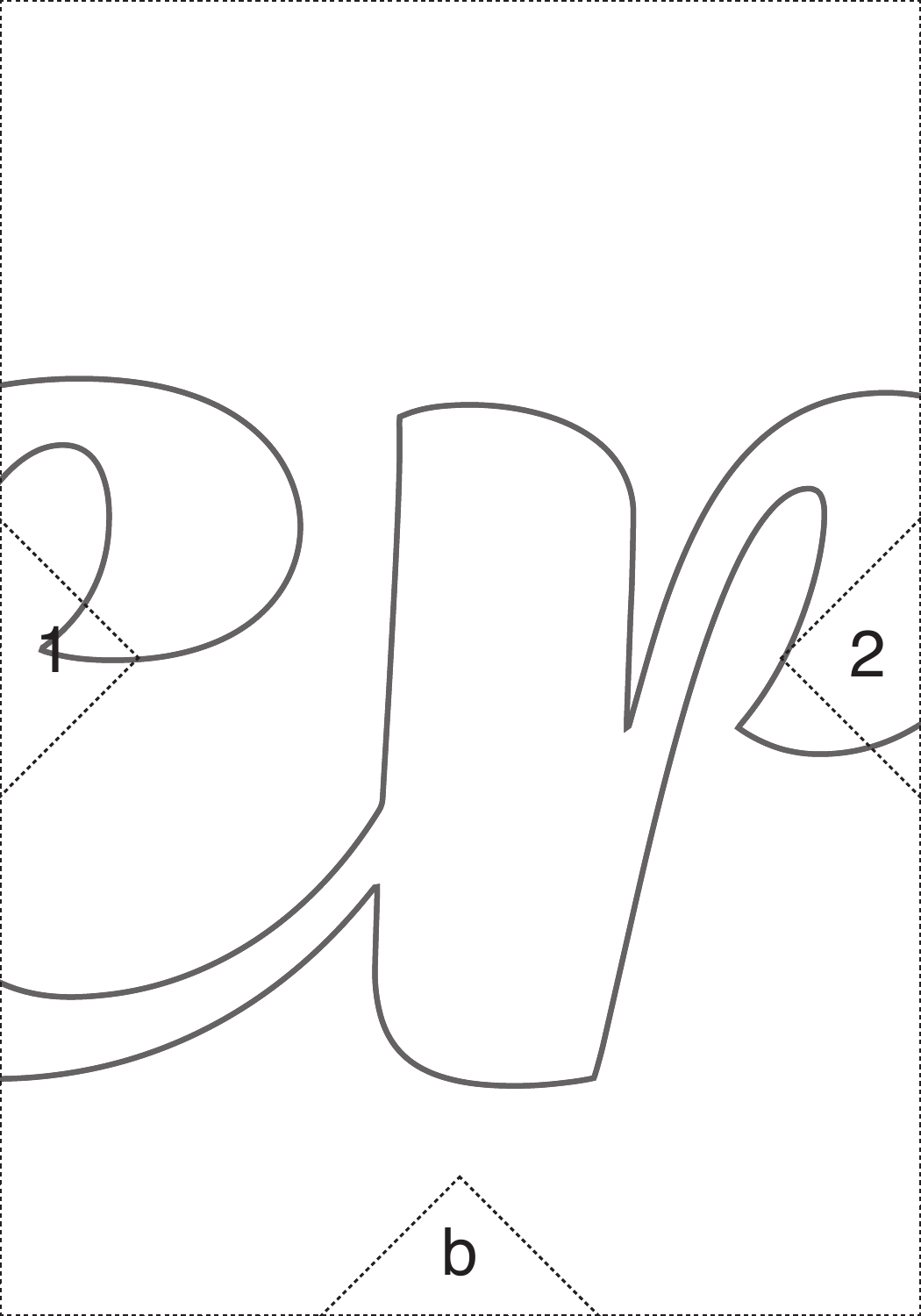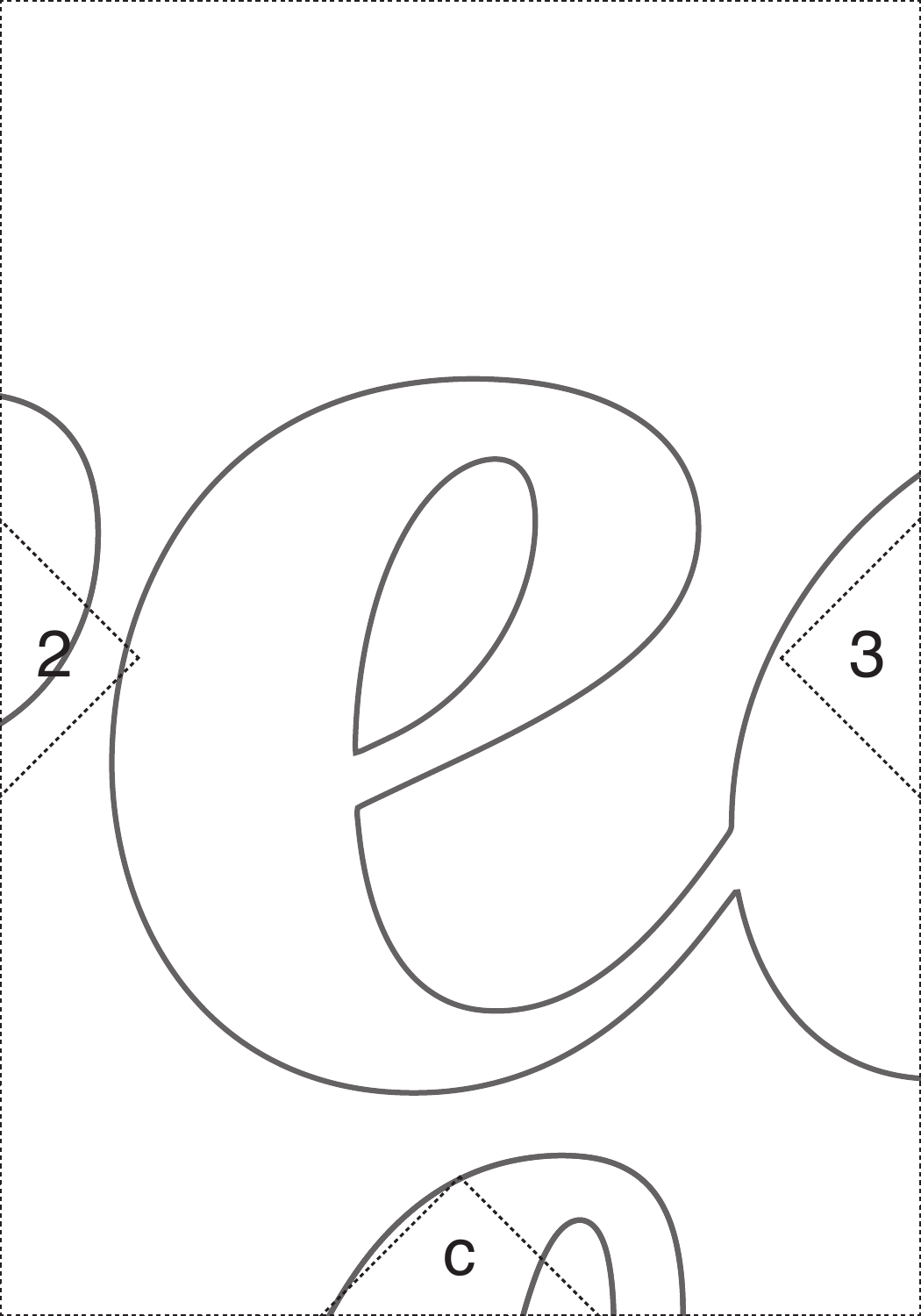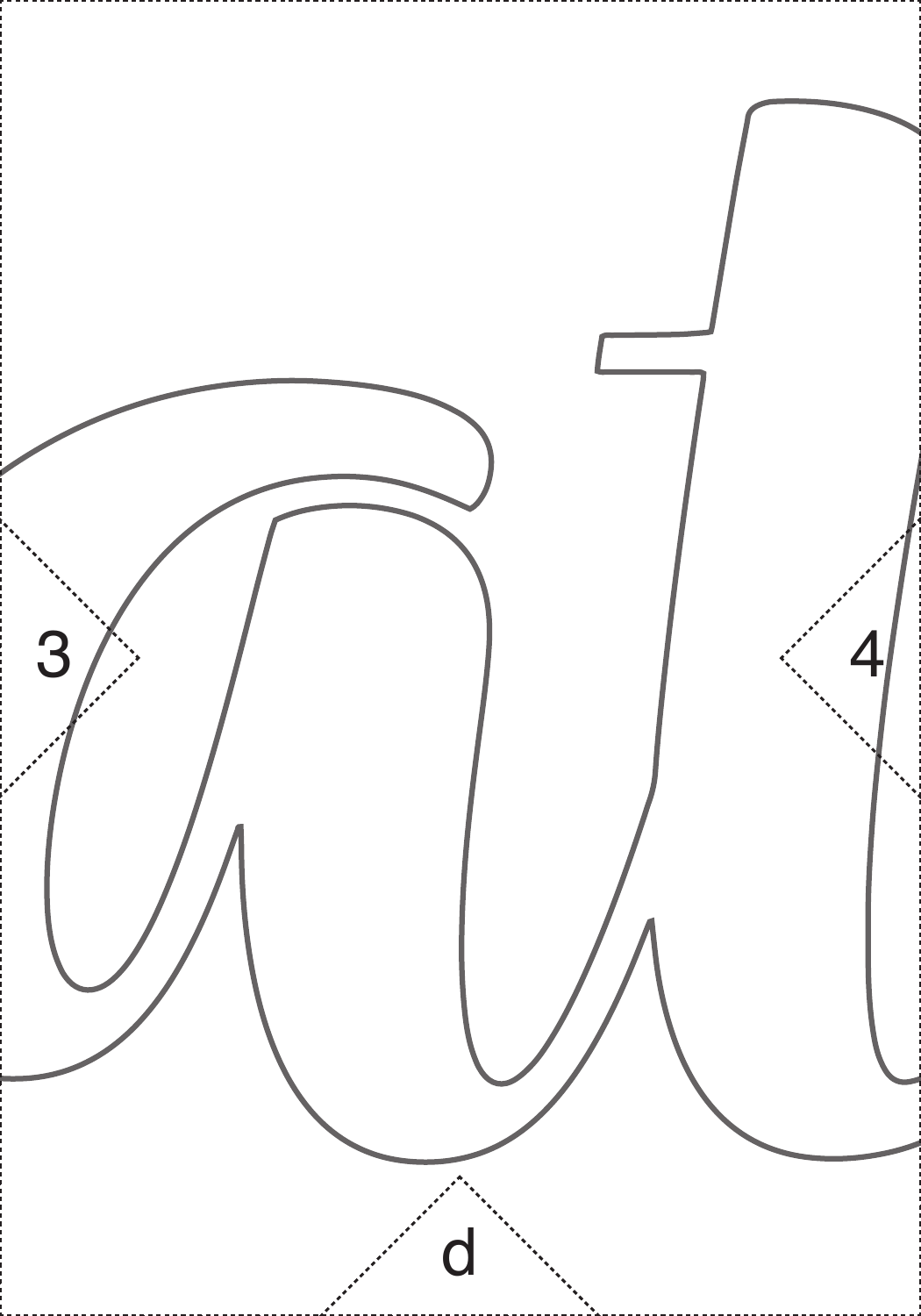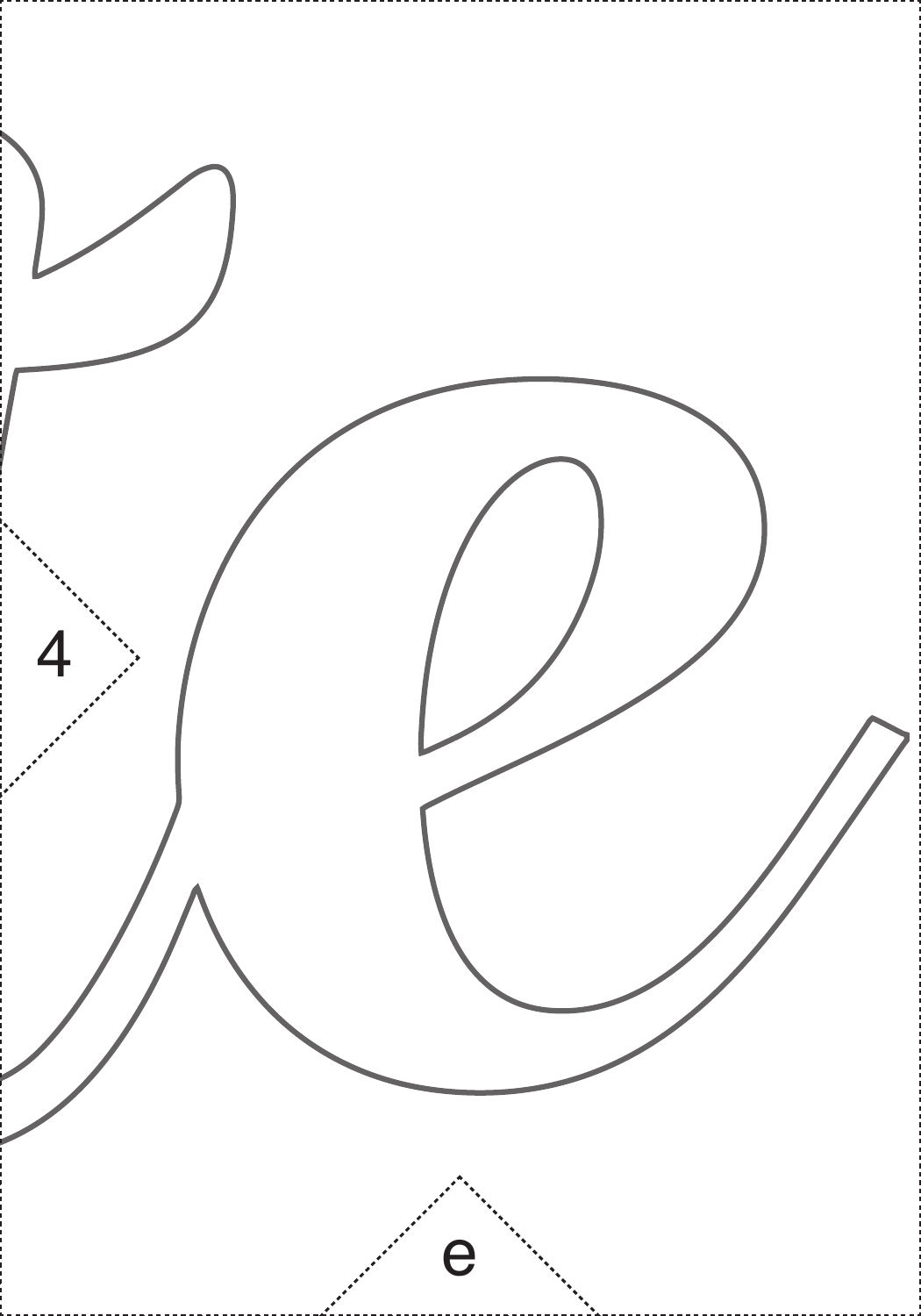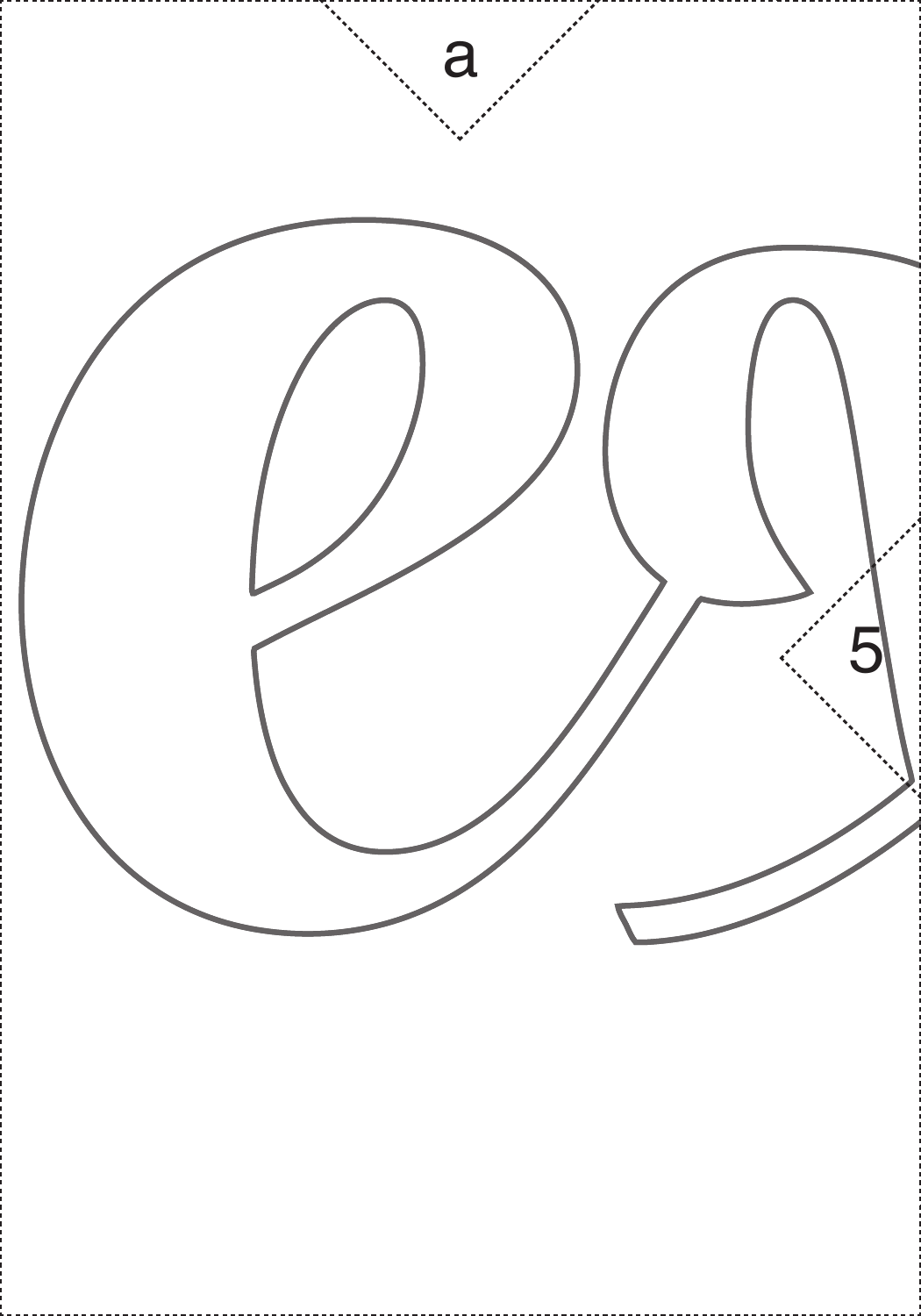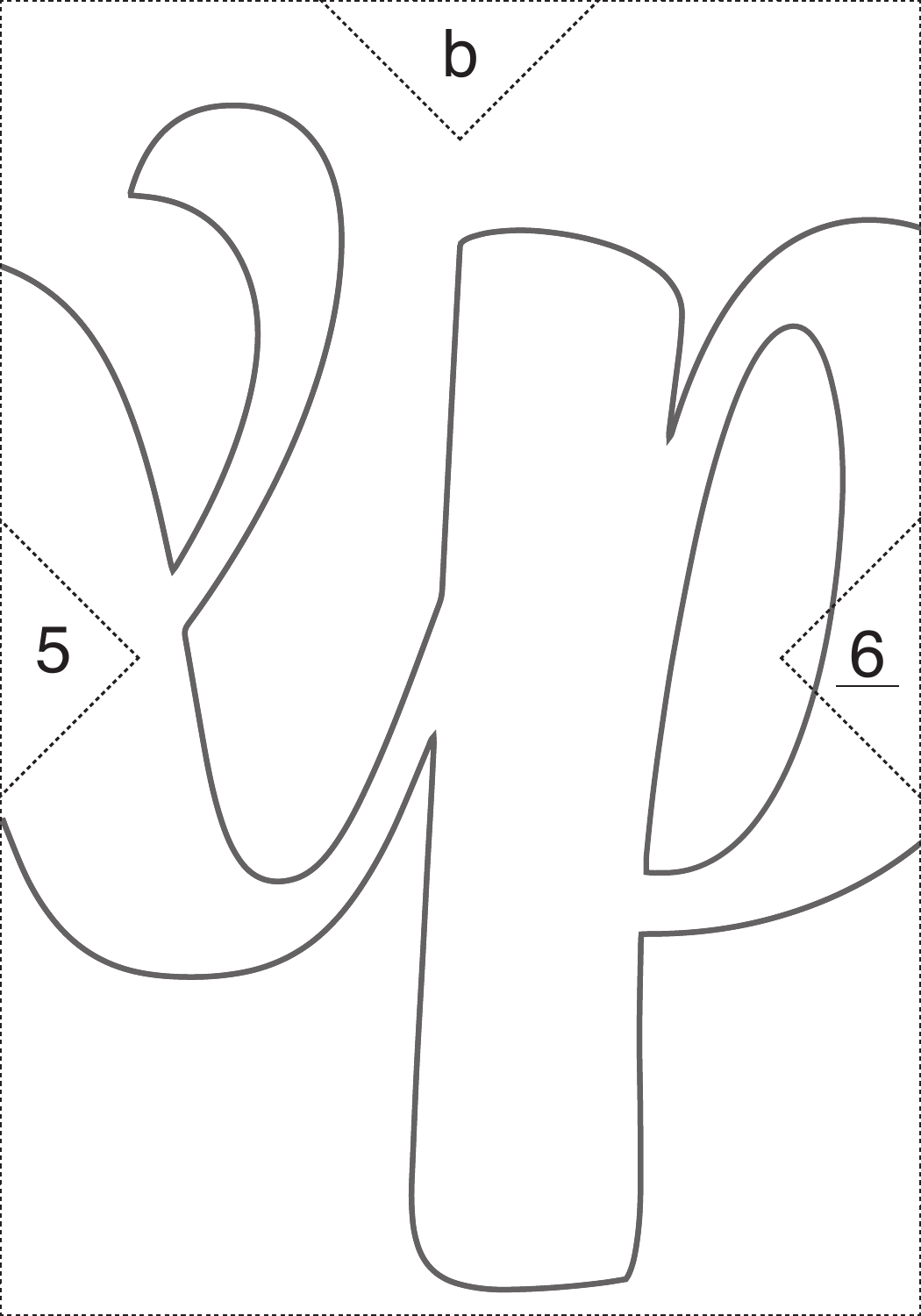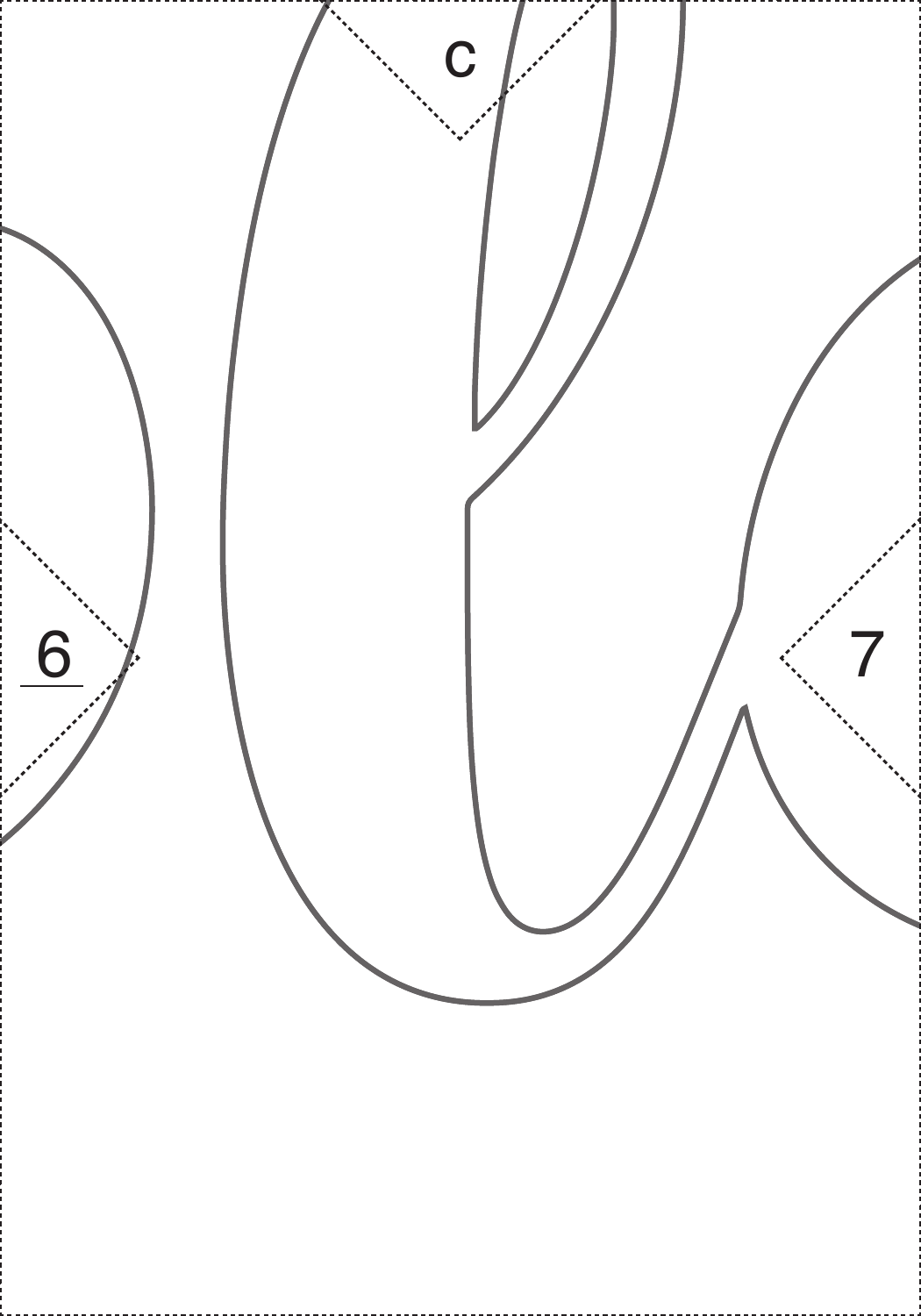